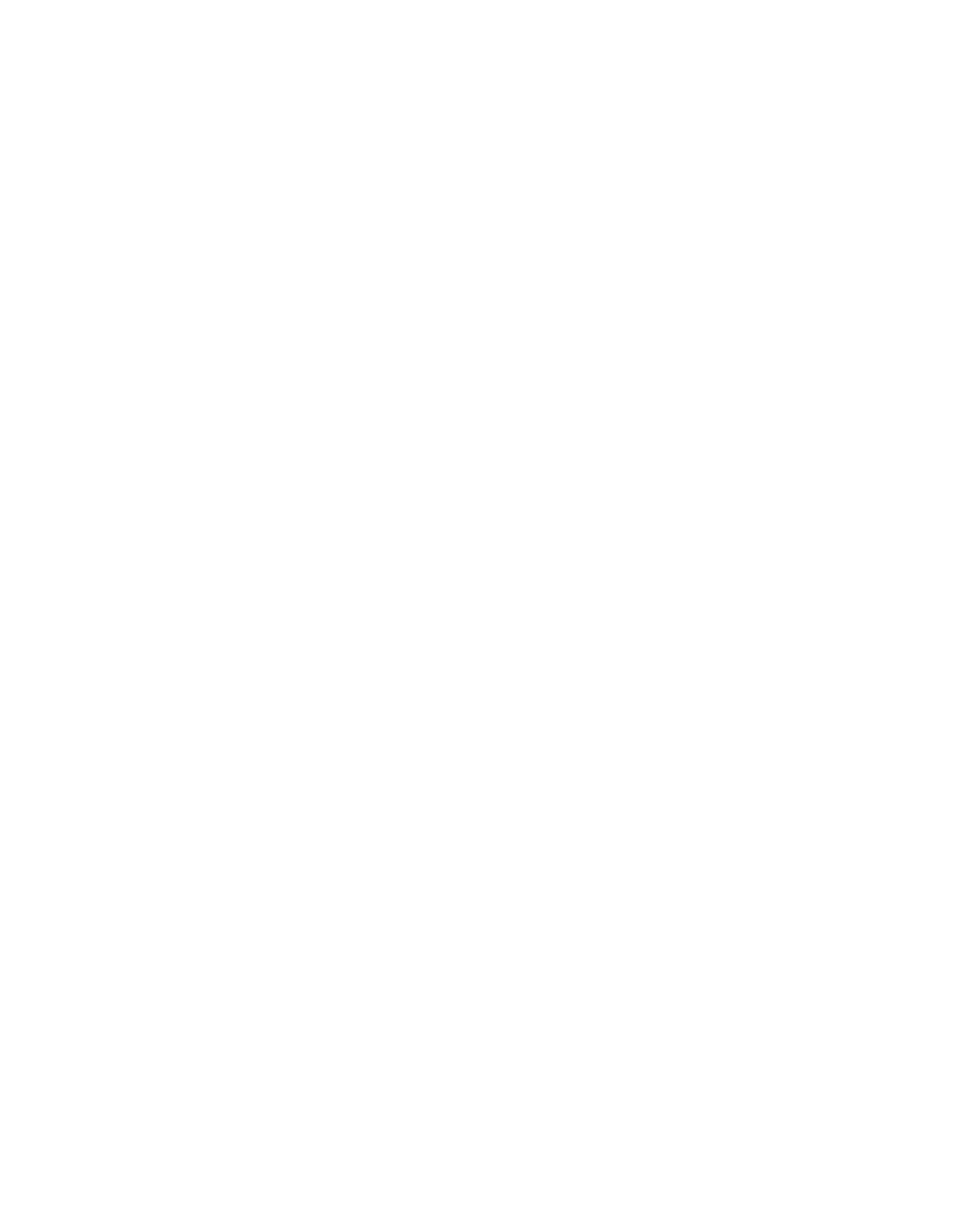

P.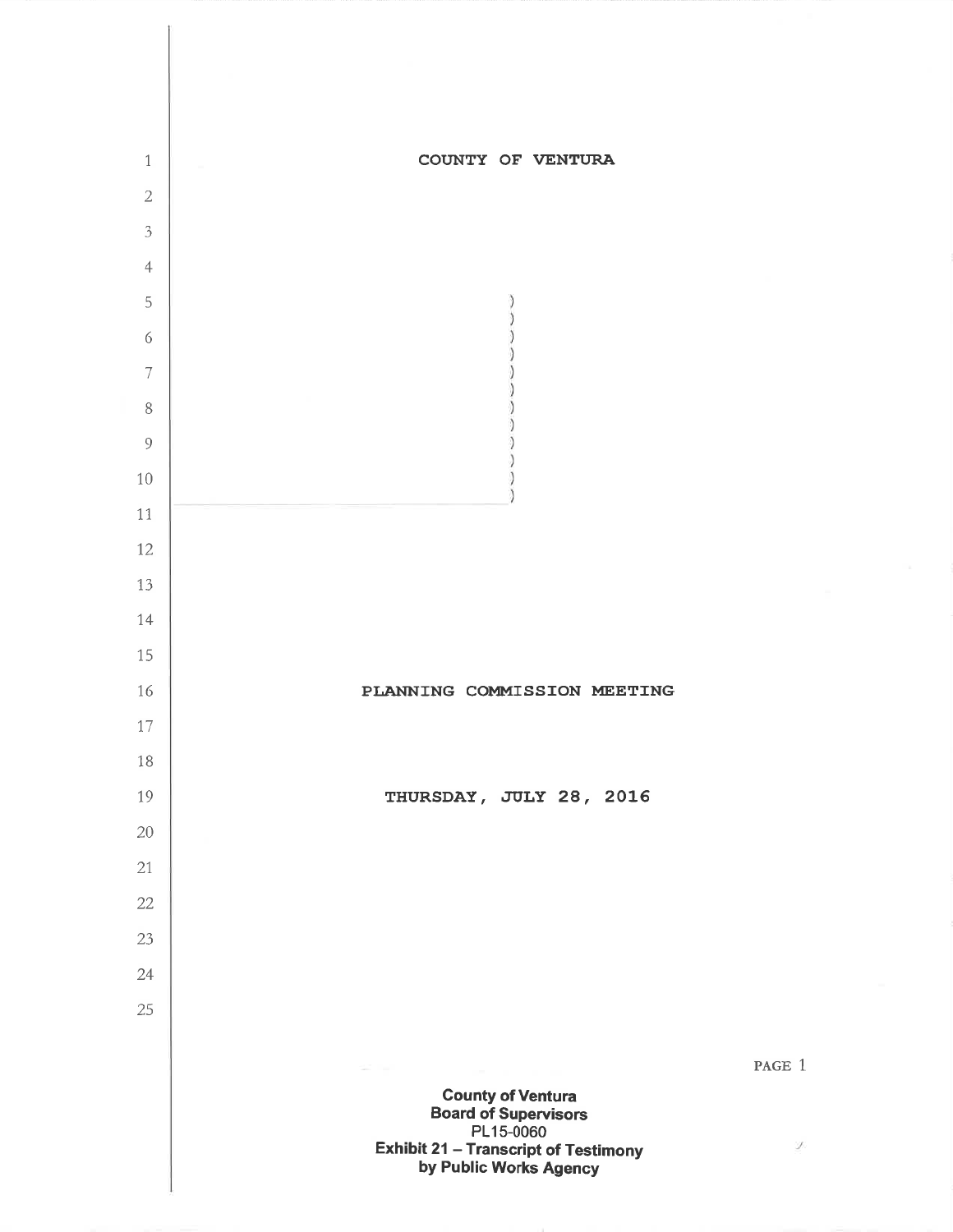| 1  | VENTURA COUNTY PLANNING COMMISSION                                         |
|----|----------------------------------------------------------------------------|
| 2  | THURSDAY, JULY 28, 2016                                                    |
| 3  |                                                                            |
| 4  |                                                                            |
| 5  | CHAIR AIDUKAS: Next Item, I understand that we have,                       |
| 6  | uh, uh, a staff member that would, uh, answer questions that               |
| 7  | have been posed by the Commission. Could you come forward                  |
|    |                                                                            |
| 8  | and state your name, please.                                               |
| 9  | MR. FLEISCH: Good morning. My name is David                                |
| 10 | Fleisch. I'm the Director of the Transportation Department                 |
| 11 | of the Public Works Agency for Ventura County.                             |
| 12 | CHAIR AIDUKAS: Thank you. And I understand you're                          |
| 13 | here to, um, uh, answer some of the questions that the                     |
| 14 | Commission has raised.                                                     |
| 15 | MR. FLEISCH: I'll do the best I can.                                       |
| 16 | CHAIR AIDUKAS: Thank you so much.                                          |
| 17 | MR. FLEISCH: I don't know what the questions are, so                       |
| 18 | I apologize, you'll have to state them for me.                             |
| 19 | CHAIR AIDUKAS: I -- I apologize.                                           |
| 20 | MR. FLEISCH: (Laughs)                                                      |
| 21 | CHAIR AIDUKAS: $I - I'm$ sorry about that. Um, uh,                         |
| 22 | Commissioner Rodriguez, do you want to restate your concerns               |
| 23 | regarding --                                                               |
| 24 | COMMISSIONER RODRIGUEZ: -- Hi David.                                       |
| 25 | MR. FLEISCH: -- Good morning.                                              |
|    | PAGE 2<br><b>JUST WRITE COURT REPORTERS</b><br>$805.658.2777*800.660.2778$ |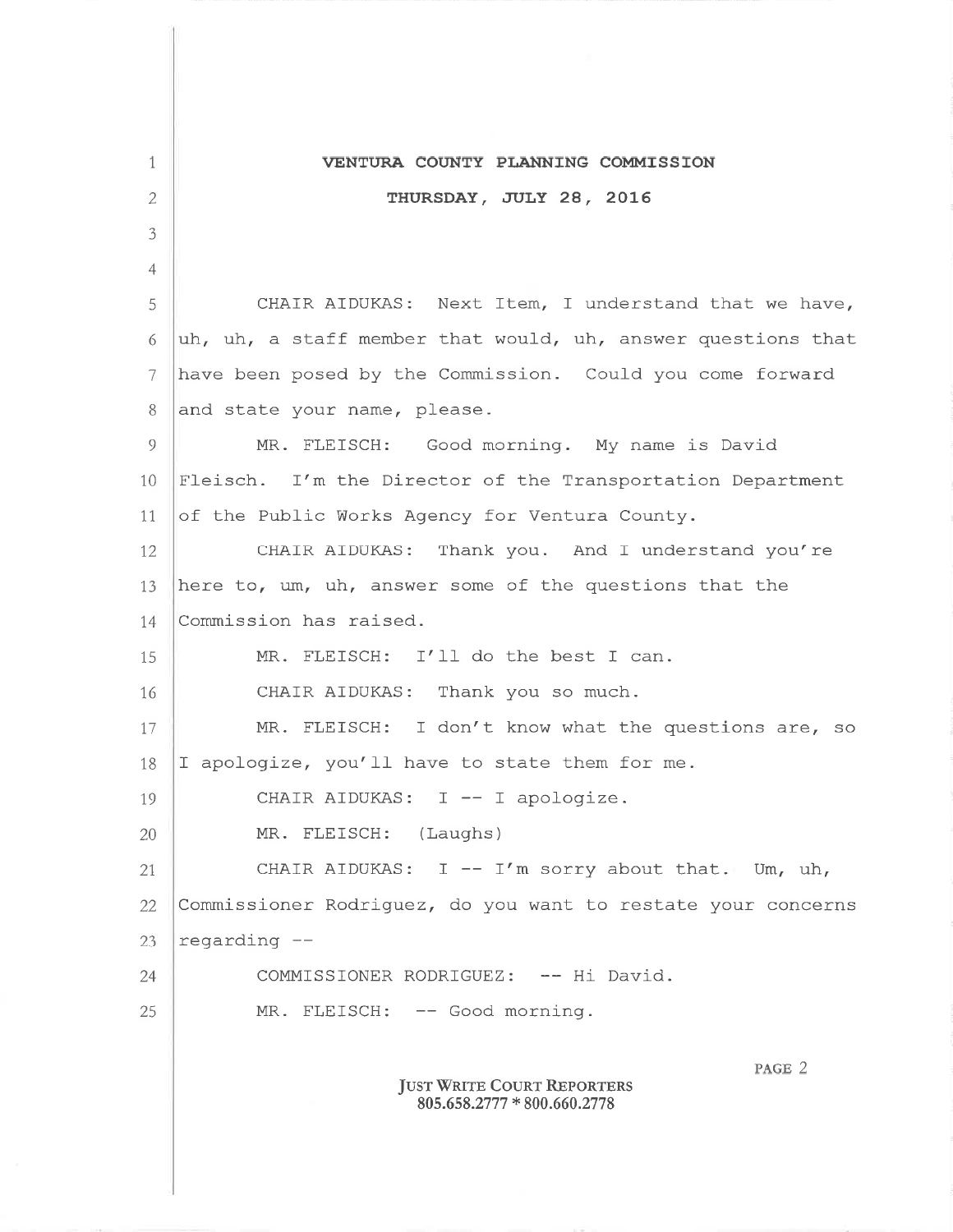1 2 3 4 5 6  $\tau$ 8  $\overline{Q}$ 10 1,1, 12. 13 1,4 15 1.6 17 18 19 20 21. 22 23 24 25 CHAIR AIDUKAS: -- Koenigstein and 150? COMMISSIONER RODRIGUEZ: Um, yeah. Uh, we/ve gotten the reports, uh, uh, from staff via Transportation. You guys went out and  $--$  and checked the site and  $--$  and, uh, and, uh, I guess conducted a test out there. And you were satisfied that, uh, you could turn off of, uh, 150, um, onto Koenigstein Road at the bridge and do it without crossinq over the double yellow at  $--$  on 150, um, in essence. Is that correct? MR. FLEISCH: Oh, I haven't done the study --COMMISSIONER RODRIGUEZ: -- Oh. MR. FLEISCH:  $--$  you're addressing, but, um, there  $-$ a traffic engineering report was done and we've reviewed that and we concur with the report. COMMISSIONER RODRIGUEZ: Okay. MR. FLEISCH: And it's  $--$  the road is  $--$  is  $--$  is safe, as it is and has been for quite some time. So. COMMISSIONER RODRIGUEZ: Yeah. And -- And -- And all  $--$  all there  $--$  all the in  $--$  information we've gotten indicates there have been really no tanker accidents there at that intersection. MR. FLEISCH: Correct. COMMISSIONER RODRIGUEZ: Which is part of, I think, what, uh, you're referring to. MR. FLEISCH: Correct. JUST WRITE COURT REPORTERS 805.658.2777 \* 800.660.2778 PAGE 3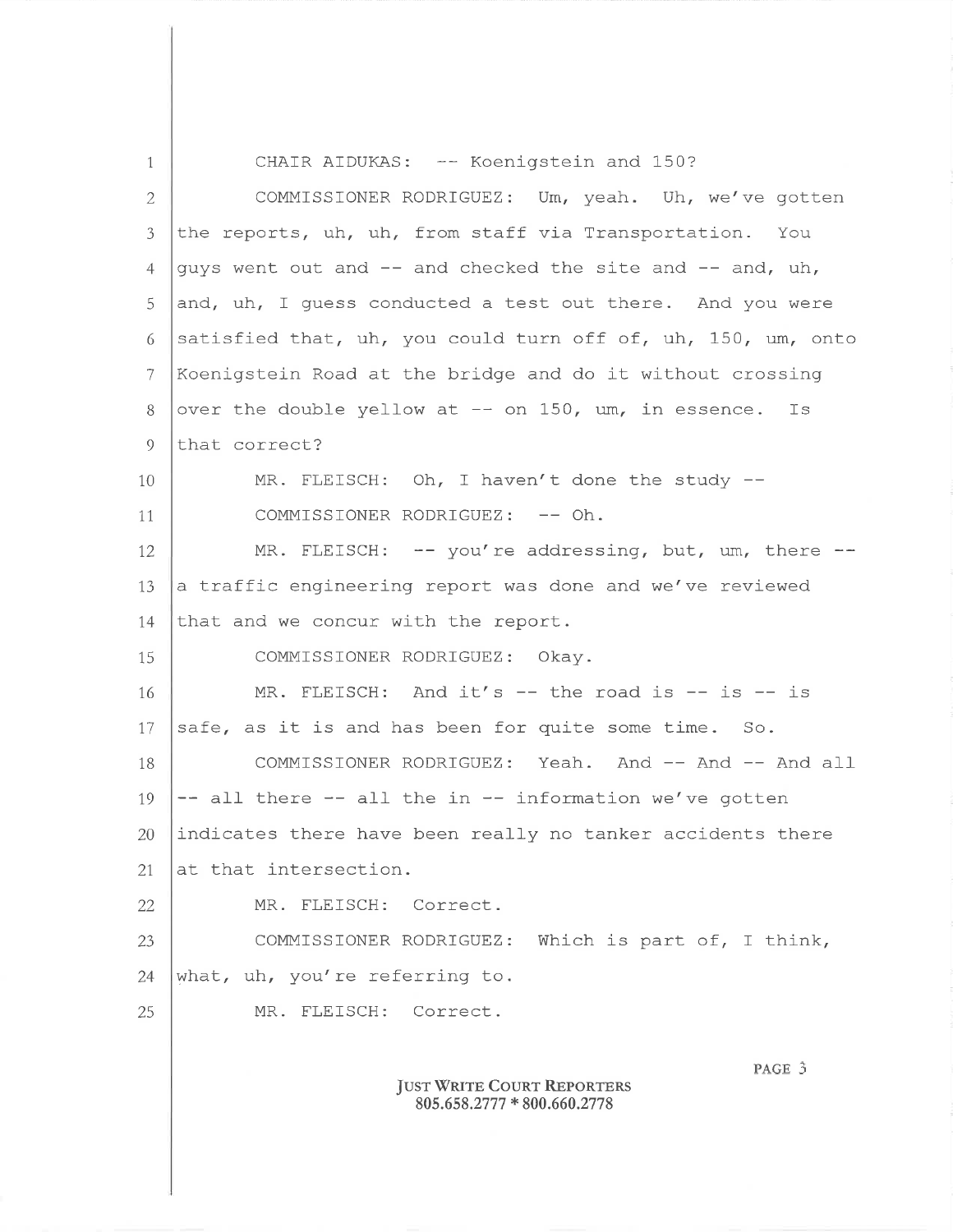1 2 J 4 5 6 7 8 9 10 1.1 12 1,3 1,4 15 COMMISSIONER RODRIGUEZ: Um, we just saw a video, and I apologize, it's  $-$  it's not available to you. Basically it showed a tanker -- tanker trailer turning off of Koenigstein on  $-$ - excuse me, off of 150 onto Koenigstein making that right-hand turn without violating the double yellow as it did that. Uh, the double yellow on 150. Um, but it appeared and  $--$  and unfortunately the  $-$ the video, uh, um, didn't show  $-$  the angle of the video didn't show the turning movement, um, actually on Koenigstein Road and so I, for one, couldn't conclude that that could be done safely without violating the double yellow also on Koenigstein Road. It's  $-$  It appears that with the trailer, um, you've got to dou  $-$ - violate the double yellow on Koenigstein and intrude  $--$  into that  $-$ into that lane, um, coming down the hill in order to make

1,6 17 that turn without violating the double yellow on 150, Uh, do you understand what I'm saying?

MR. FLEISCH: Yes.

1.9 20 COMMISSIONER RODRIGUEZ: They've got to make a wide turn in order

21

1B

MR. FLEISCH: -- Yes.

22 23 24 25 COMMISSIONER RODRIGUEZ: -- to make -- and not violate 150's double yellow. Um, did your staff do a site inspection out there where actually a truck was turning or any site  $-$  sort of site inspection at all?

## JUST WRITE COURT REPORTERS 805.658.277 7 \* 800.660.27 7 <sup>8</sup>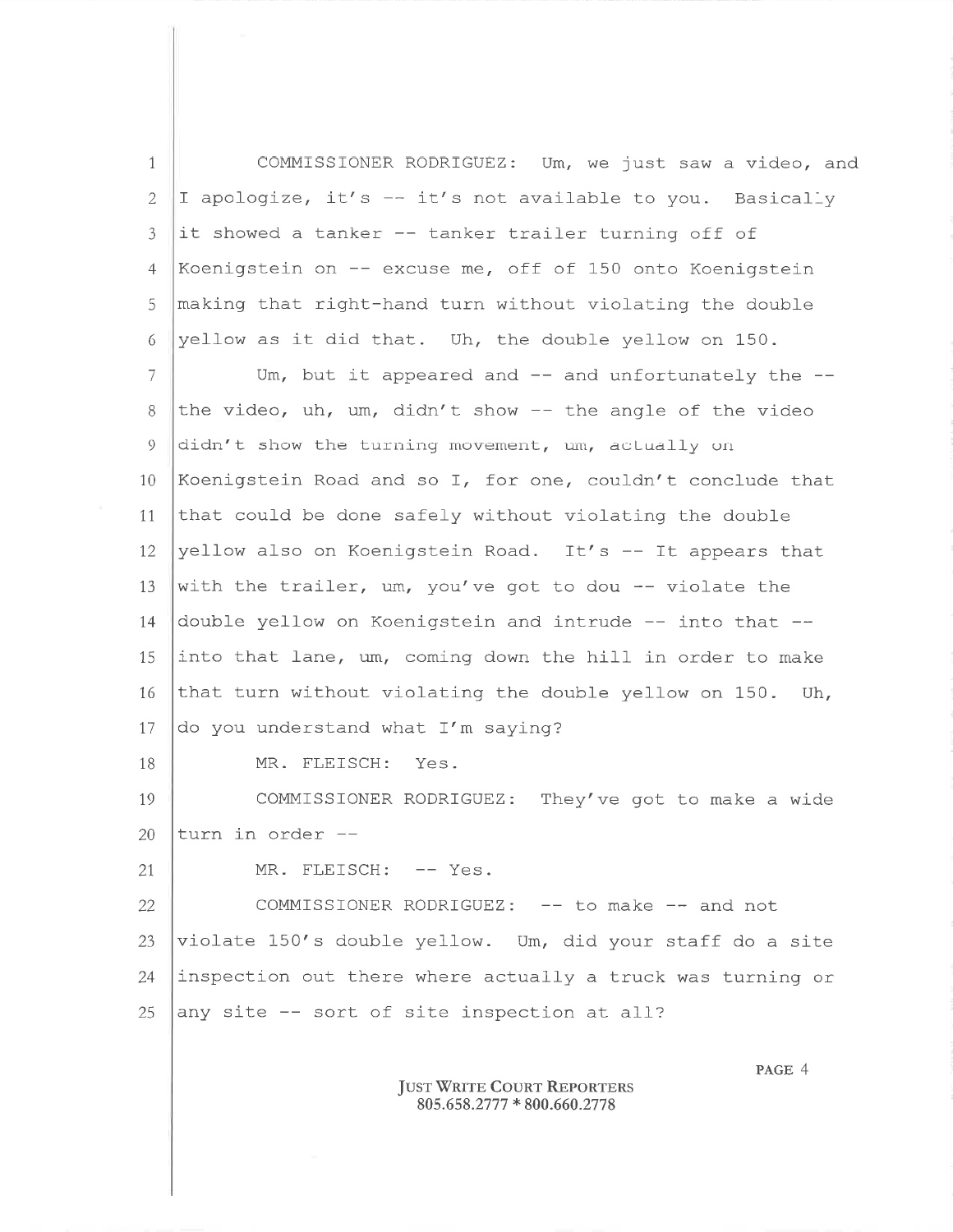1 2 J 4 5 6 7 MR. FLEISCH: Uh, we've checked, as we do for anything like this, we check the  $-$ - the normal things you check for safety. You check for site distance, you check for  $-$  for lengths and so forth. The road is de  $-$  was  $$ is still as it was designed at the time it was there, and it meets the standards necessary for the traffic that are on the road.

8 9 10 1,1 12 13 14 15 1,6 17 18 19 20 Uh, when you have vehicul  $-$  vehicular movements, uh, as  $-$  that's as much dependent upon the driver of the vehicle as it is the road. So just the fact that a  $-$ - a truck drives over a line doesn't mean that the road can't handle it, it means that's how the person operated the vehicle. Um, it's a  $-$  both those roads in that area are low volume roads. The traffic that's on them, um, is such that they're more than adequate to handle the traffic, both truck and car traffic, that are there, in a safe manner. COMMISSIONER RODRIGUEZ: Okay. Um, that explains what I needed to know, uh, without asking you a  $-$  a hypothetical, um, and I won't put you in that situation. Thank you.

21,

MR. FLEISCH: Okay.

22 23 24 25 CHAIR AIDUKAS: Uh, uh, would it be helpful, um, for you to see the video that has been presented to us to --MR. FLEISCH: T'm -- I'm aware of the video. I just -- I didn't do the video and that's what Mr. Rodriguez

> Just Write Court Reporters  $805.658.2777 * 800.660.2778$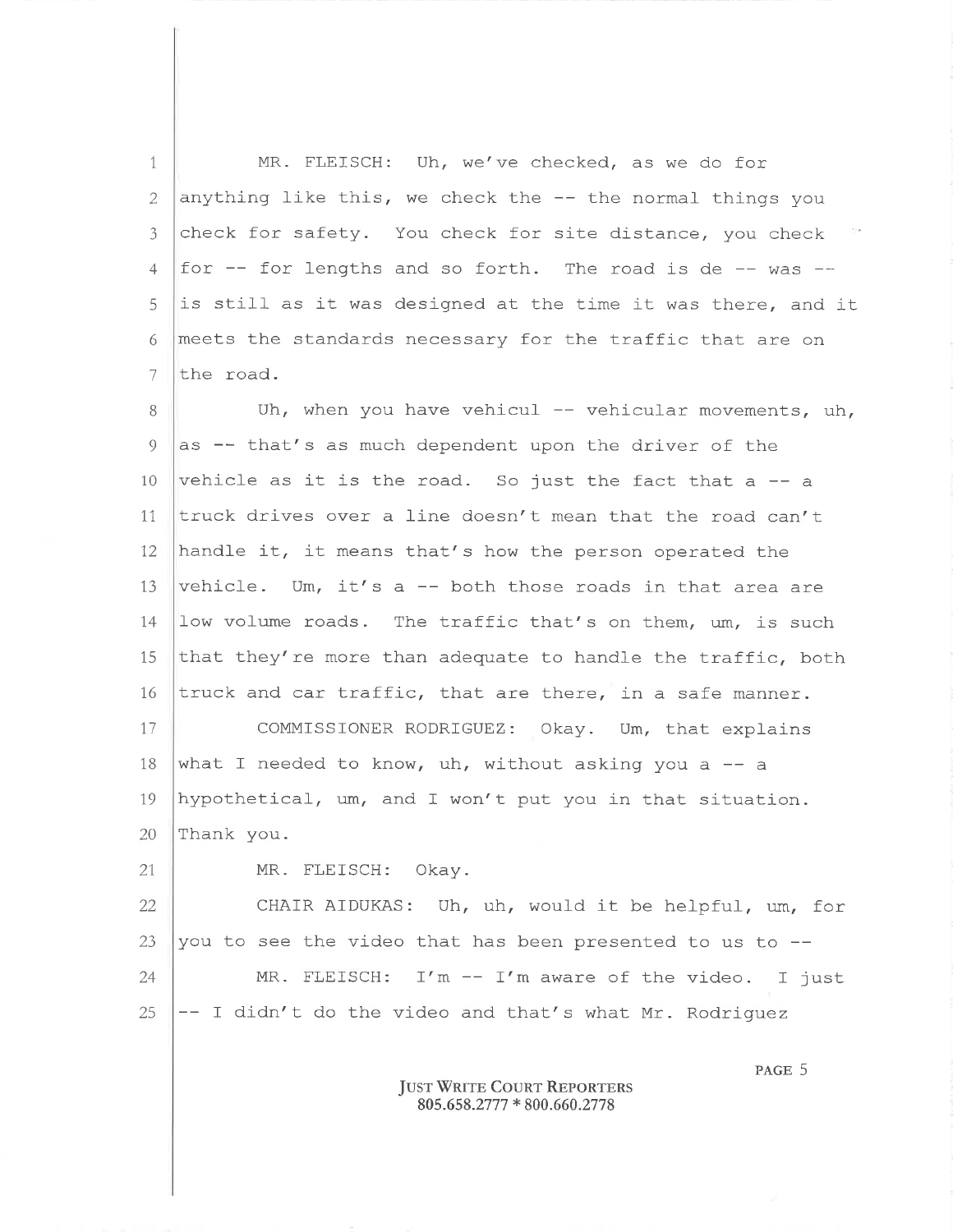1, 2 3 4 asked. My staff did not do that. Planning did, so I wanted to make sure you understood it wasn't my staff who did the video. I am aware of the video. I know what it's -- it shows, so I

CHAIR AIDUKAS: -- Okay.

6 7 MR. FLEISCH:  $-- I'm -- it's not necessary for me to$ see the video.

8 9 10 1,1, 12 13 1,4 CHAIR AIDUKAS: To  $-$  To my eyes, it shows that, um, under the very best circumstances, um, the operator of the truck, which I understand is not the Applicant, um, uh, is physically, because of the geometry of the road and the length of the truck, it's physically impossible to make the right-hand turn without, um, going into the oncoming traffic or outqoinq traffic of Koenigstein.

15

5

MR. FLEISCH: Okay.

16 17 1B 19 20 21, CHAIR AIDUKAS: Or  $--$  Or they could sw  $--$  you know, swing wide and go over the double yellow lines if there were, uh, traffic coming that other way. Is that something that is considered safe because it's a low-volume, uh, uh, road? What is the county standards regarding the safety of -- of that?

22 23 24 25 MR. FLEISCH: There isn't a county standard for safety and can somebody drive or not drive over a line. We have a design standard for roads that was in effect at the time the roads were built. And there's no requirement to

> **JUST WRITE COURT REPORTERS** 805.658.2777 \* 800.660.2778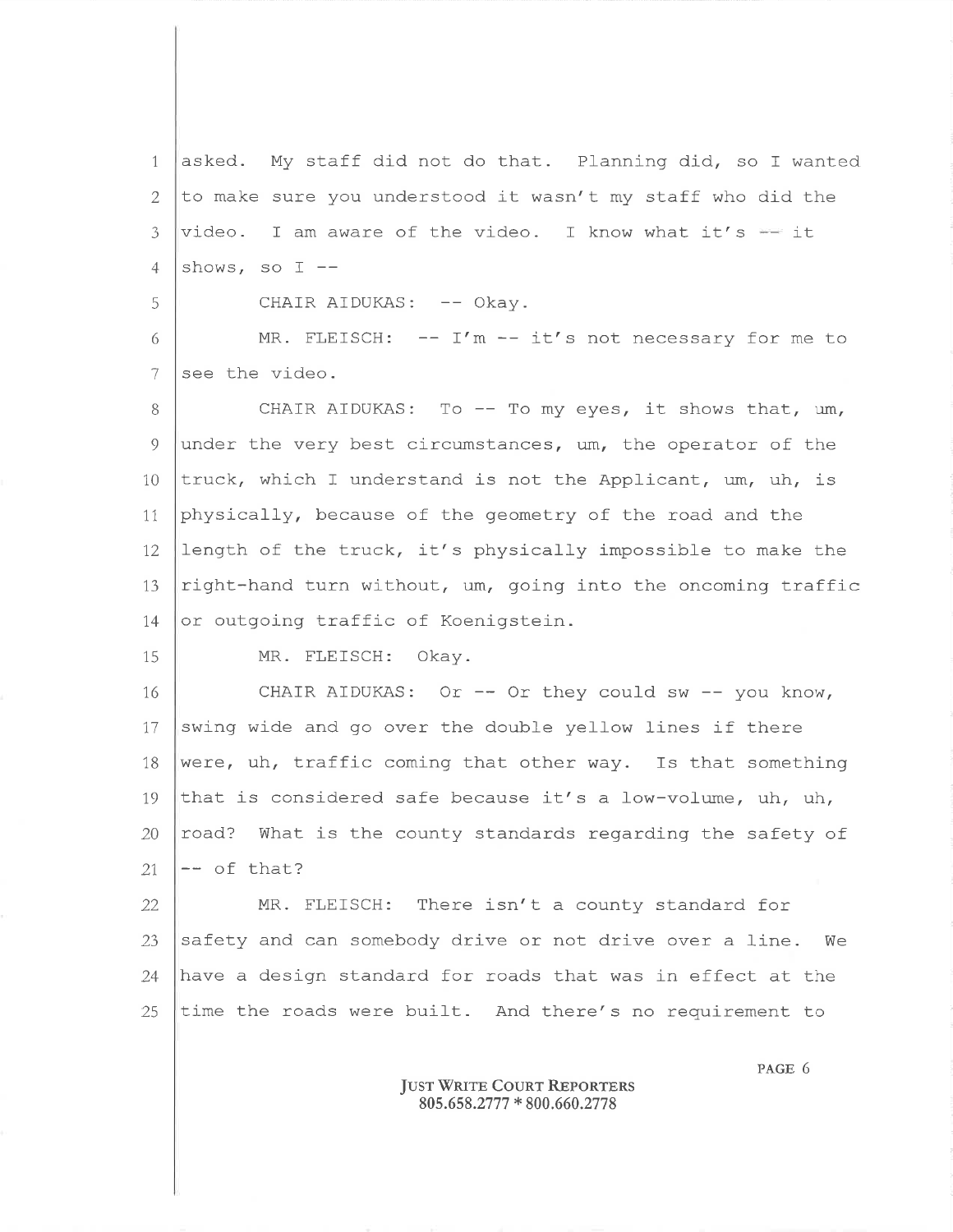update that to current standards, just because the standards  $\mathbf{1}$ change. So the road, at the time it was built, was  $\overline{2}$ appropriate for the traffic, and with the volumes of traffic  $\mathfrak{Z}$ that are on both of those roads today, the road is still  $\overline{4}$ more than acceptable for the traffic that's there. 5

Because of the low volume, and you can even see this 6 at the corner right out here at Victoria and -- and Tele --7 8 Telephone, that trucks frequently turn wide and cross a  $\overline{Q}$ line. That, in and of itself, does not make the road 10 dangerous or does not make the traffic dangerous. They have 11 to watch what's there. And in that area up there, as low volume as the traffic is, they would wait until the lane  $12<sup>°</sup>$ cleared before they made their turn. That's a perfectly 13 safe operation. Yes, they're crossing the line, but that, 14 in and of itself, doesn't make it unsafe. 15

16 CHAIR AIDUKAS: Okay, so for the purposes of the county and -- and coming up with an idea of what is safe and 17 what is not safe, because this is something that, um, uh, 18 really is key to the appeal that's before us, is, um, at 19 some time in the past it said it could -- it might not be 20 safe or it could be unsafe, and so, um, you know, they're 21 22 using this road now. But for the county, what's considered safe is, uh, you just wait or you back up or you make 23 accommodations and, uh, uh, if you go over the line, that's 24 not considered an "unsafe road," it's just site distance 25

> **JUST WRITE COURT REPORTERS** 805.658.2777 \* 800.660.2778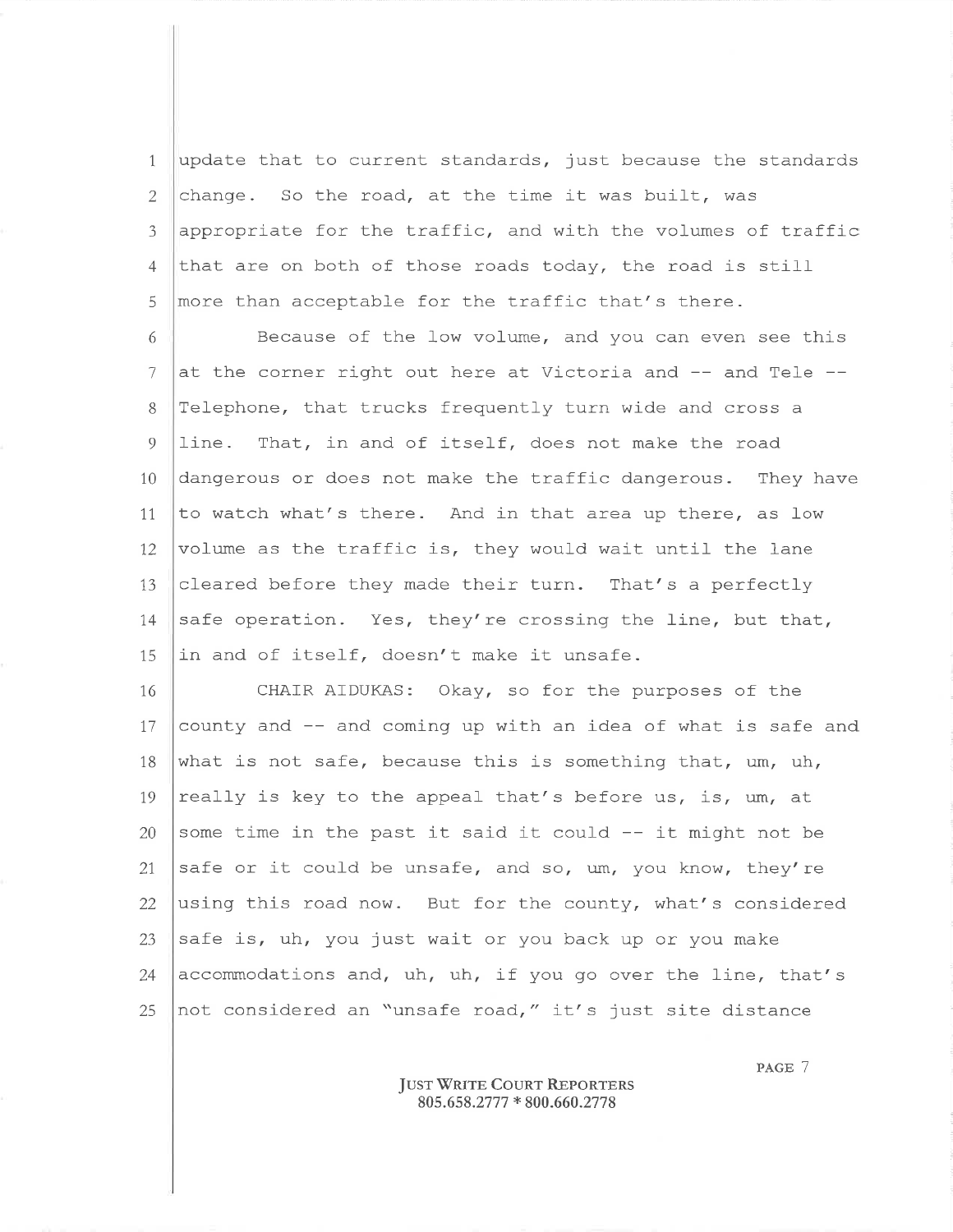and, you know, that you're not going to fall into the creek  $\mathbf{1}$ or  $- \overline{2}$ 

MR. FLEISCH: We don't use it -- the term this is a  $\overline{3}$ "safe" or "unsafe" road.  $\overline{4}$ 

5

CHAIR AIDUKAS: Okay.

6 MR. FLEISCH: I don't know where that comes from, but 7 that's not the term we use. If you're -- What we do to look 8 at whether or not there's an issue that warrants some  $\overline{Q}$ engineering change or something to a road, is we look at several factors. We look at sight distance, we look at 10 speed, um, we look at just the basic condition of the road. 11 12 Is there some maintenance that needs to be done?

Uh, we do an annual safety analysis of all the roads  $13$  $14$ and intersections in the county, and that is essentially looking at what collisions have occurred in a rolling three-15 year period. There's standards that are set for what are 16 acceptable. Um, if you've read much of the litera -- or 17 anything in the newspaper, literature, um, the majority of 18 collisions that occur on any road are due to i -- driver 19 20 error, not dru -- due to the engineering of the road. So we 21 do an analysis of those collisions, make a determination 22 what the causes of them were, and then see if there's 23 anything that we need to do to change the road to, um, 24 prevent those accidents from happening in the future. 25 In that area up there, there have been no accidents,

> **JUST WRITE COURT REPORTERS** 805.658.2777 \* 800.660.2778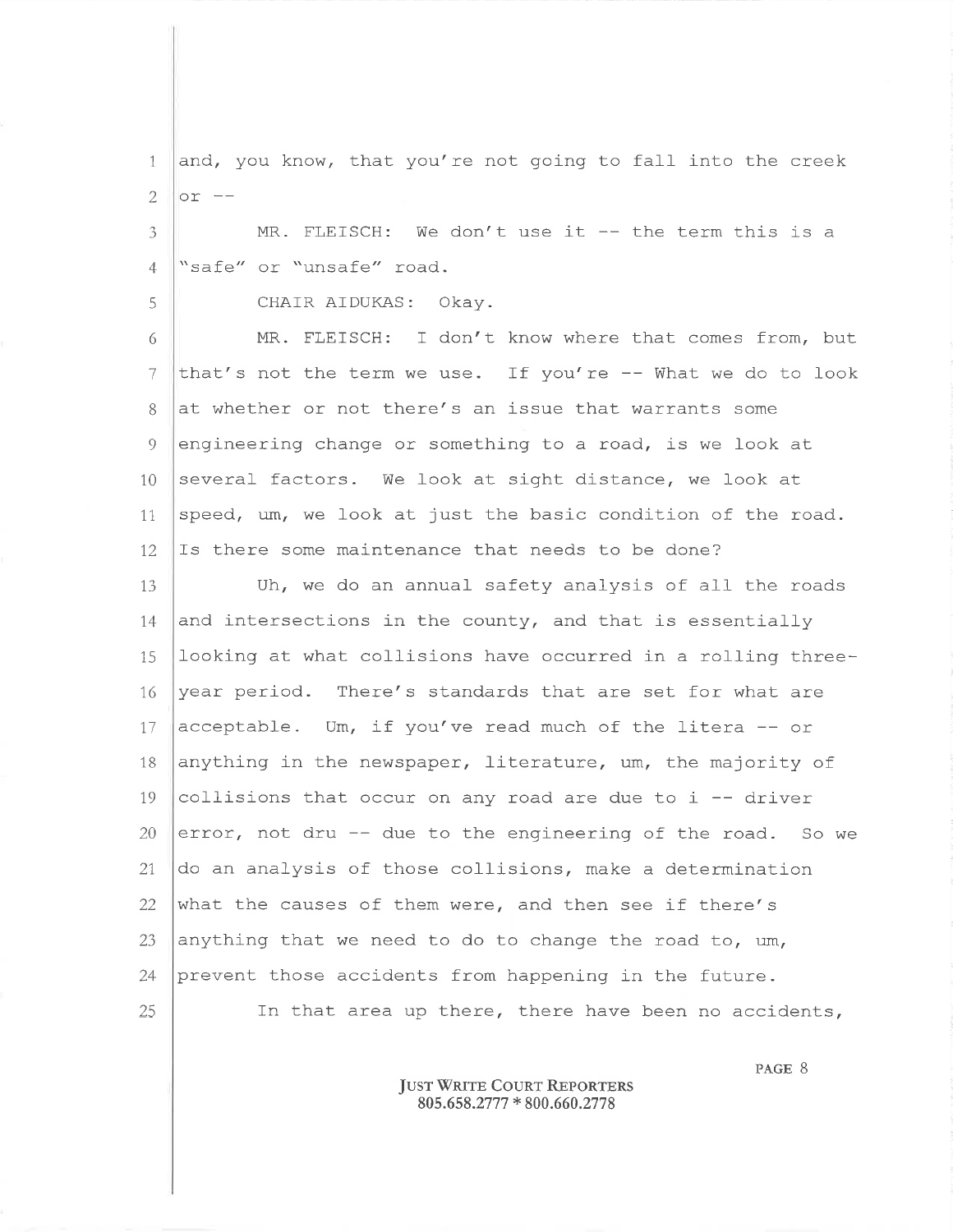1 2 3 4 5 6 7 there have been no issues, there have been nothing that says we need to do anything other than leave the road is it exists today. And for the amount of traffic that's there and for the amount that's being added from this project, there's nothing that should change. And that's what the engineering report that came, or traffic report that came from and we concur with that report.

B 9 CHAIR AIDUKAS: So that's the, um -- Let me back up <sup>a</sup> Iittle minute -

10 11, 12 13  $14$ 15 T6 17 1B 19 Um, when I visited thís site last, T noticed that there was quite a lot of damage to the,  $um, K-Rail, you$ know, cars scraping up or trucks scraping up aqainst it-And I also noticed, um, at that time, uh, uh, skid marks right at the intersection. So that wouldn't, um, give any kind of indication that there might be, um, engineering solutions to improve that T-intersection and make it, you know, I don't know, wider or something? It's just a  $-$  what you're saying is it  $-$  it's speed and  $s$  -- and sight distance, that's the only,  $um = -$ 

20 21 MR. FLEISCH: -- No, we also look at the number of collisions and --

CHAIR AIDUKAS: -- And there were none?

22

23 24 25  $MR.$  FLEISCH:  $--$  Just  $--$  yeah, just the fact that there/ s skid marks there, it could have been some kid, you know, te  $-$  testing out his new not rod. We have no idea

> **JUST WRITE COURT REPORTERS** 805.658.2777 \* 800.660.2778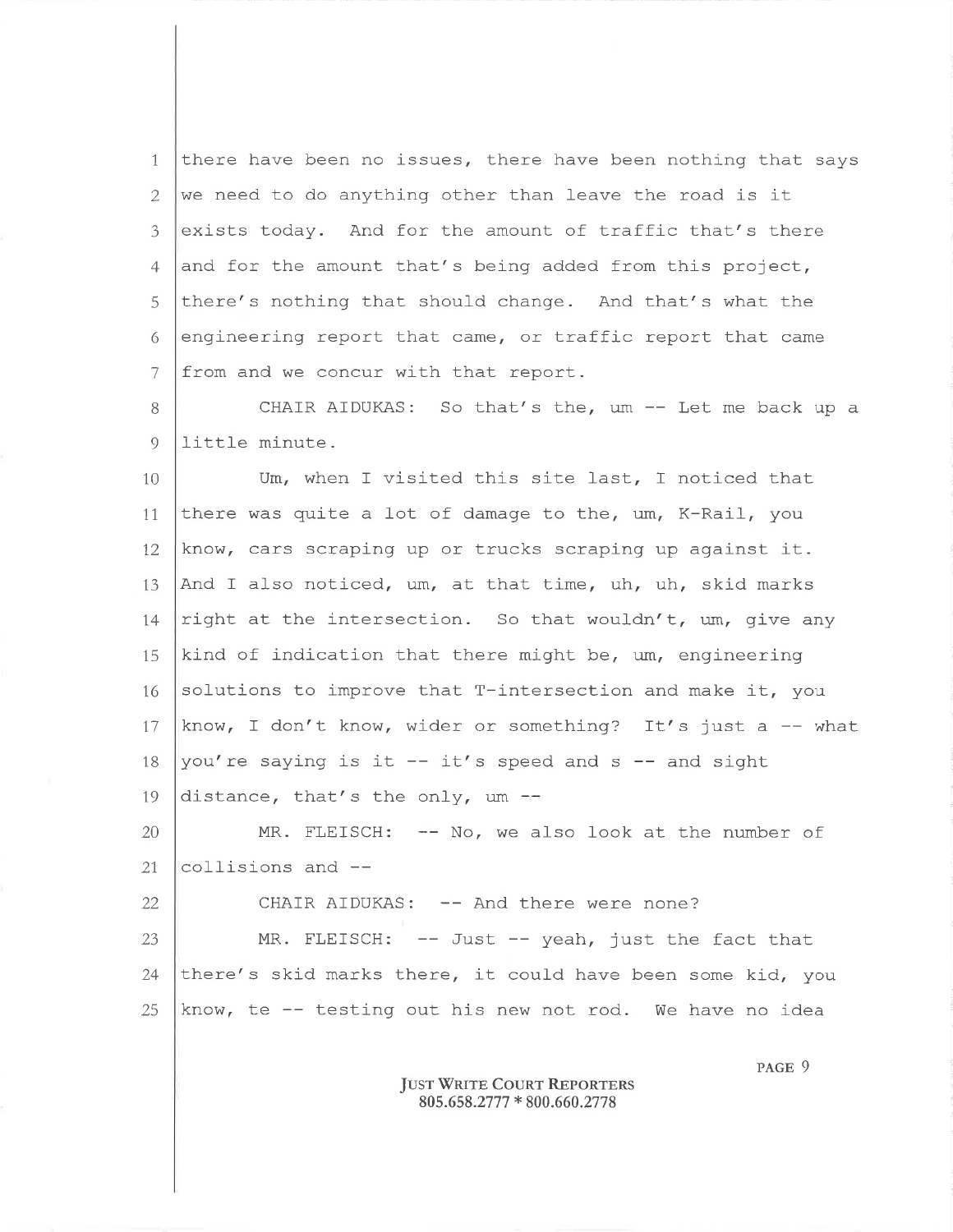| $\mathbf{1}$   | why they're there. We rely on that collision data that we    |
|----------------|--------------------------------------------------------------|
| 2              | get from the California Highway Patrol, who does, uh,        |
| 3              | vehicular enforcement for county roads as well as for state  |
| $\overline{4}$ | highways. So in that area, both Highway 150 and              |
| 5              | Koenigstein, any collisions would be reported through the    |
| 6              | California Highway Patrol. And we have none in that area,    |
| 7              | or two, I think, in the last fifteen years, and none of them |
| 8              | have anything to do with, uh, with any trucks. And so        |
| 9              | there's no reason for us, um, to think there's a nec --      |
| 10             | necessity to go improve the intersection bec -- from -- from |
| 11             | a safety perspective, because there's nothing that would     |
| 12             | lead us to believe that --                                   |
| 13             | CHAIR AIDUKAS: -- And -- And that's your expert              |
| 14             | opinion as a traffic engineer?                               |
| 15             | MR. FLEISCH: I'm not a traffic engineer. I'm the             |
| 16             | County Transportation Department Director, but my traffic    |
| 17             | engineer has reviewed the report and he concurs with it.     |
| 18             | CHAIR AIDUKAS: Got it. Is there anything else?               |
| 19             | COMMISSIONER RODRIGUEZ: Just a follow-up. Dave, uh,          |
| 20             | you never saw that video we're referring to?                 |
| 21             | MR. FLEISCH: Uh, yes I have.                                 |
| 22             | COMMISSIONER RODRIGUEZ: You did, okay.                       |
| 23             | MR. FLEISCH: I've seen the video.                            |
| 24             | COMMISSIONER RODRIGUEZ: Okay.                                |
| 25             | MR. FLEISCH: I just didn't create the video.                 |
|                | $PAGE$ 10                                                    |

## Just Writ<mark>e Cou</mark>rt Reporters 805.658.2777 \* 800.660.2778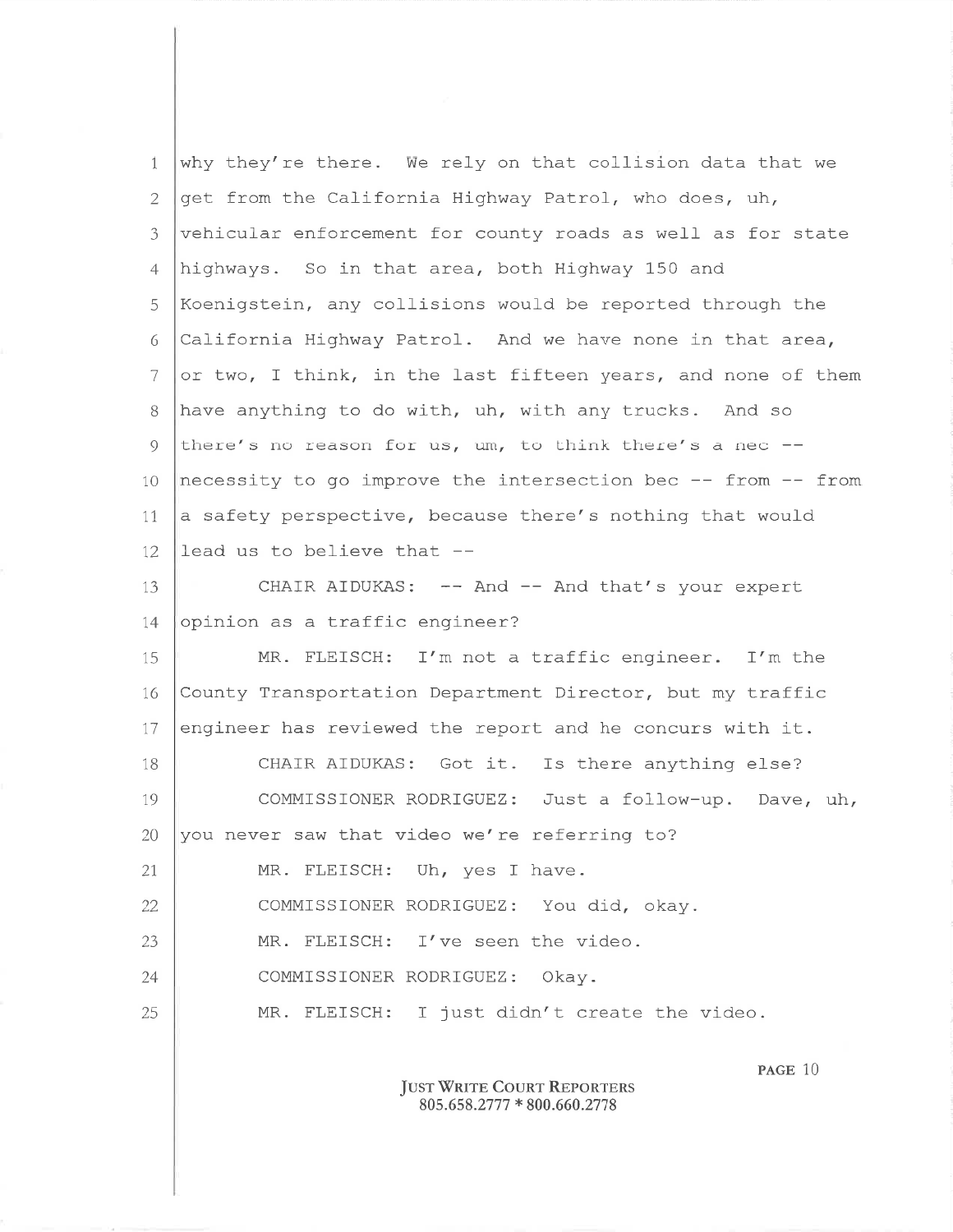(Laughs)

 $\mathbf{1}$ 

COMMISSIONER RODRIGUEZ: Oh, yeah, no, the Applicant,  $\overline{2}$ uh, created the video. Uh, and after that, Transportation  $\overline{3}$ communicated to Planning that it appeared to be okay?  $\overline{4}$ 5 MR. FLEISCH: Correct. 6 COMMISSIONER RODRIGUEZ: And from your perspective? MR. FLEISCH: Correct.  $7\overline{ }$ 8 COMMISSIONER RODRIGUEZ: Okay. Thank you.  $\overline{Q}$ CHAIR AIDUKAS: Thank you very much. Appreciate it. 10 11 12  $-000-$ 13 14 15 16 17 18 19 20 21 22 23 24 25 PAGE 11 **JUST WRITE COURT REPORTERS** 805.658.2777 \* 800.660.2778